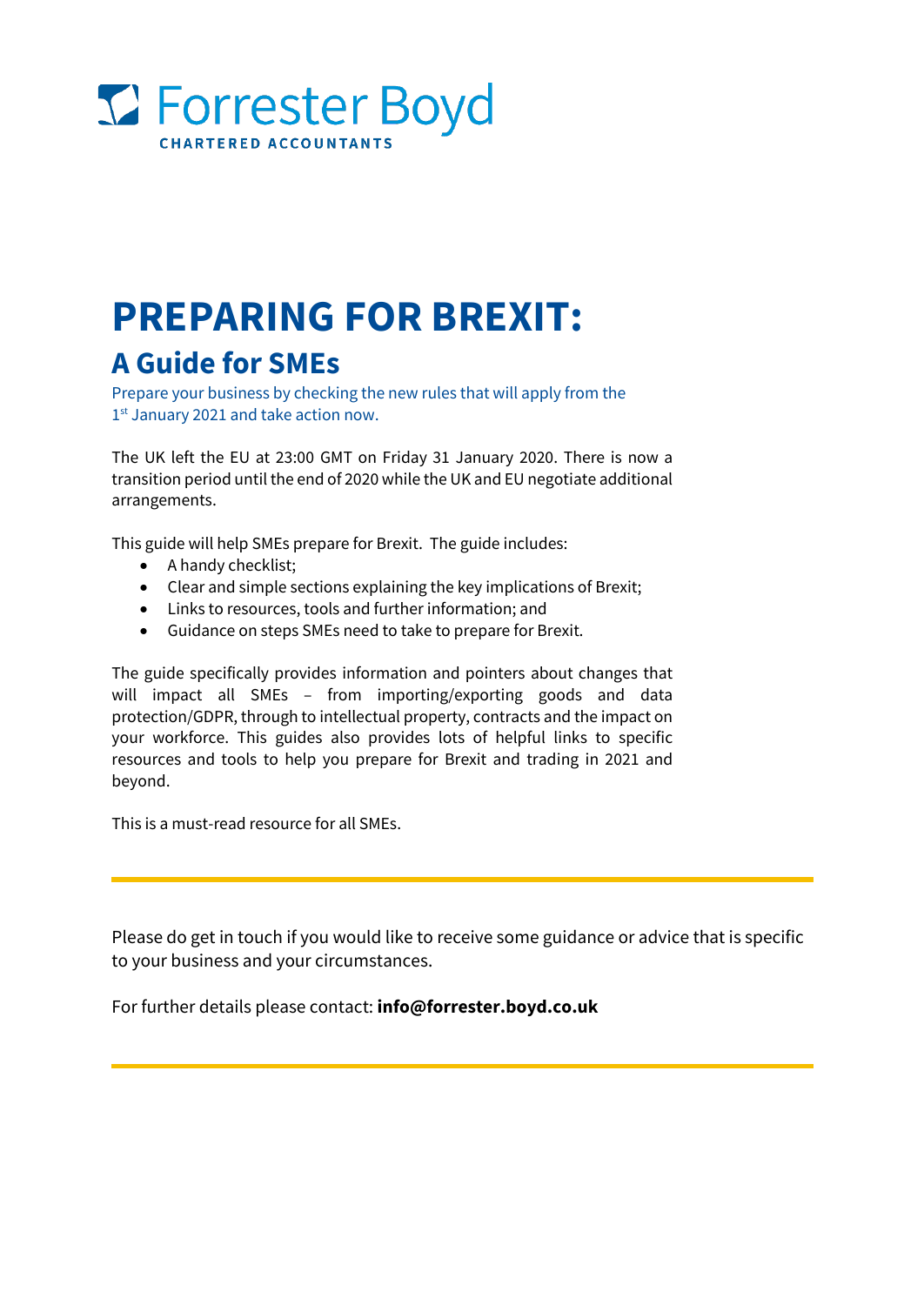

# **Table of Contents**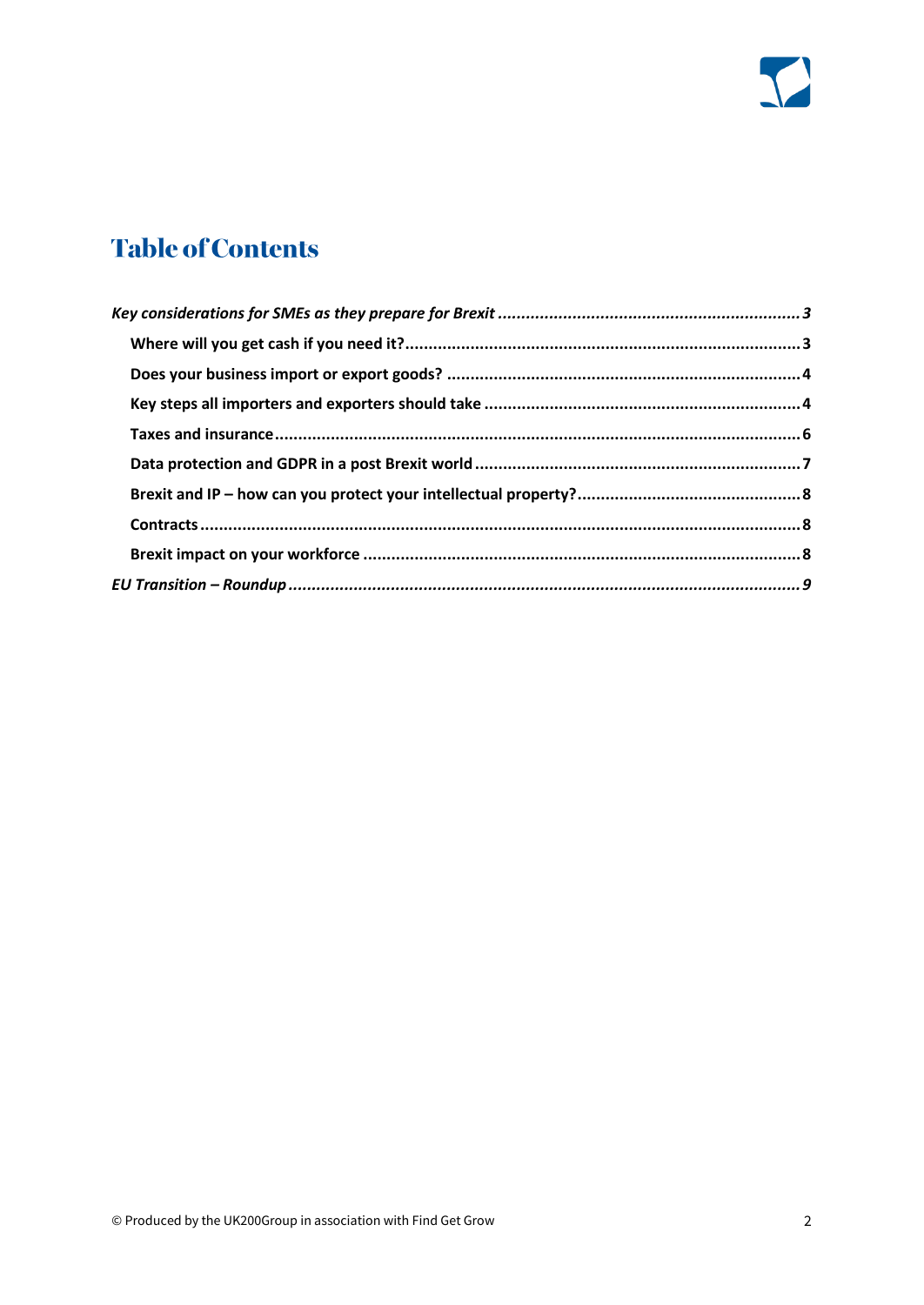

# <span id="page-2-0"></span>Key considerations for SMEs as they prepare for **Rrevit**

Over the next few pages, please find more detail and background information about the various things that you need to be doing and considering.

### <span id="page-2-1"></span>**Where will you get cash if you need it?**

With both Brexit and Covid, cashflow for most businesses has been stretched, and may be for some time to come.

Covid measures including furlough and tax deferrals will end. Businesses need to fund the full cost of employees, pay taxes due, and start making repayments for any loans they have availed themselves of.

The economic consequences of Brexit are unclear and will depend on the free trade agreements that the UK can negotiate with the EU and other key trading partners. These may not be fully in place when the transition period ends (31<sup>st</sup> December 2020). Businesses therefore need to plan ahead and think about how they could deal with further economic uncertainty which might affect sales, the collection of debtors or inventory levels. You may need more cash to hand to ensure you can continue to make payments on time and meet your contractual obligations.

#### **Key considerations**

**Action 1**

- What money do you need?
- Why is it needed?
- When do you need it?
- Where will you get in from?

#### **Complete a cashflow forecast**

Please contact us for a free cashflow forecasting template. If you would like some assistance in preparing a full cashflow forecast plus some advice, please get in touch.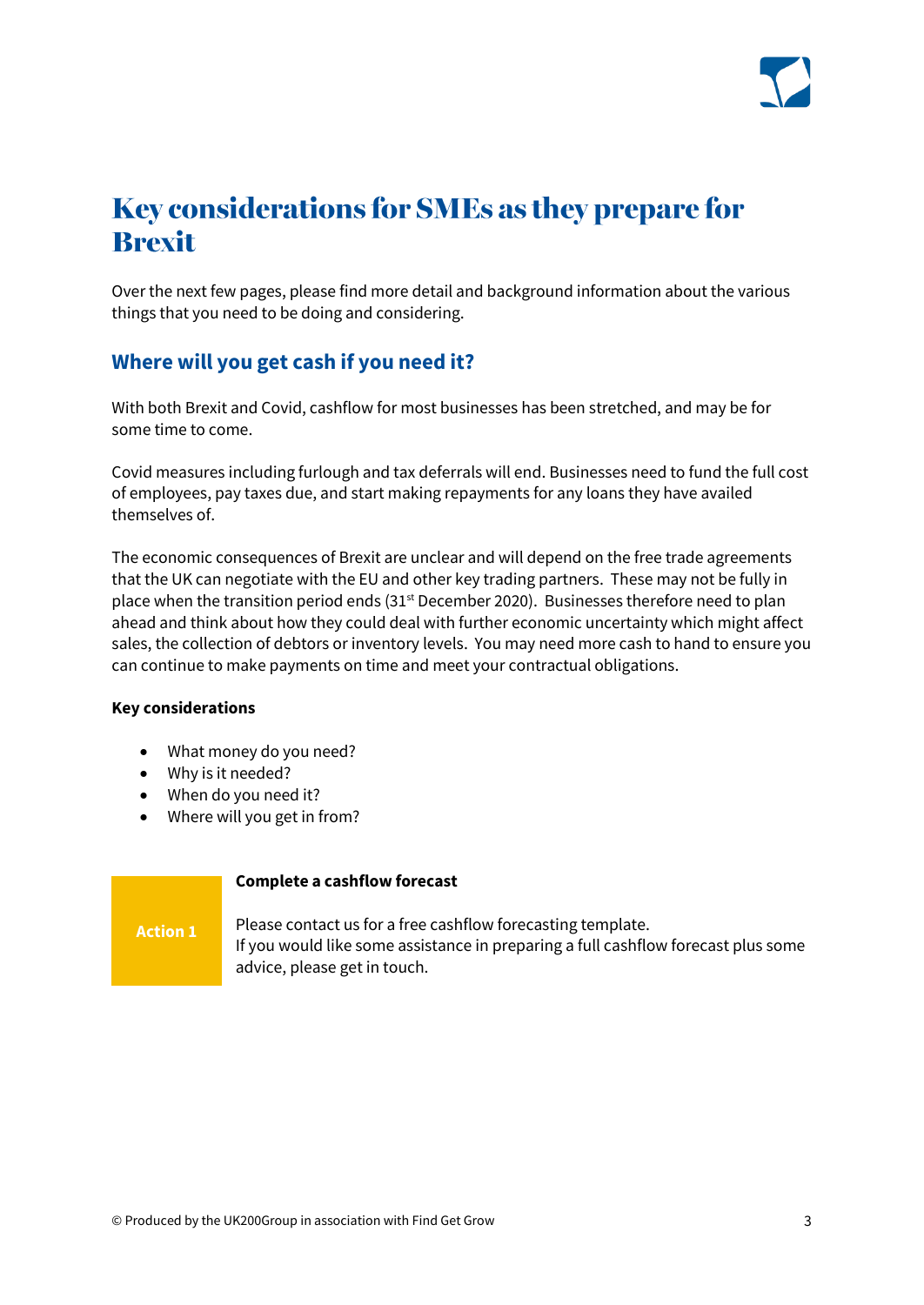

# <span id="page-3-0"></span>**Does your business import or export goods?**

If your business imports or exports goods either as sales or in your supply chain, there are a number of things you need to do and be aware of.

Custom duties in the UK are a tax levied on imports. Currently there are no tariffs on trade within the EU customs union, but unless the UK reaches a free trade deal with the EU, they will apply to UK-EU trade.

At present, the UK's trade with the rest of the world is subject to EU tariff rates, once the UK leaves the EU, the tariffs will depend on preferential trade agreements the UK has negotiated.

It is likely these will differ from country to country or will be determined by the World Trade Organisation (WTO) where no tariff has been negotiated. WTO rules stipulate "most favoured nation" tariff rates where a preferential tariff has not been negotiated.

To illustrate, for a clothing manufacturer that imports materials from the EU for the manufacturing of their clothing, a new tariff may apply if there is no free trade arrangement with the EU. If so, this will result in increased costs plus will impact on contracts and other aspects of your business relationship with that supplier.

It is also worth noting that the rate of tariffs depends on three elements:

- The type of goods (commodity code);
- The country they are being imported into; and
- Where they are judged to have 'originated'.

HMRC have outlined 6 methods of valuation with 'transaction value' being the first method.

The government has a helpful page and tool detailing commodity codes, duty and VAT rates: <https://www.gov.uk/trade-tariff>

# <span id="page-3-1"></span>**Key steps all importers and exporters should take**

**Action 2**

### **Make sure the classification of your goods (tariff /commodity code) are correct**

- If you source your raw materials from outside the UK, what are the cost and tariff implications?
- If you source your raw materials in the UK, check with your supply chain to see if they are reliant on suppliers from outside the UK as this could impact you indirectly.
- Where do you sell your goods? If overseas, what are the implications for tariffs, pricing and shipping?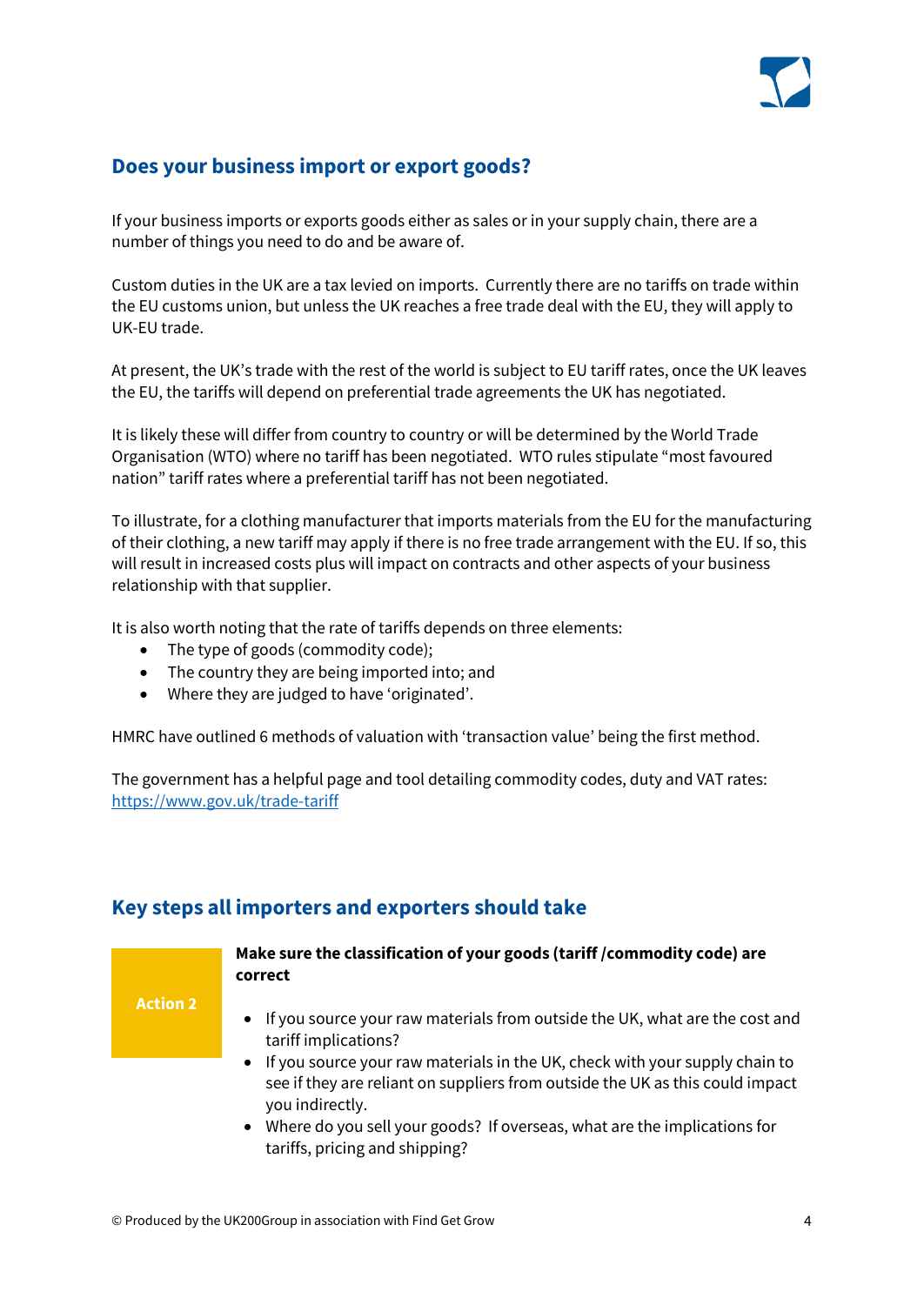

# Use the **[Trade Tariff](https://www.gov.uk/trade-tariff)** to look up commodity codes, duty and VAT rates. Find out how to contact HMRC in order to get help with a commodity code and what information you will need to send them. **Action 3**

**[Ask HMRC for help to classify your goods](https://www.gov.uk/guidance/ask-hmrc-for-advice-on-classifying-your-goods)** or find out how to get a legally binding decision on the commodity code to use for your goods. **Action 4**

**[Apply for a Binding Tariff Information decision.](https://www.gov.uk/guidance/apply-for-a-binding-tariff-information-decision-notice-600#:~:text=A%20Binding%20Tariff%20Information%20(%20BTI,UK%20and%20EU%20customs%20administrations)**

#### **Ensure your company is registered for both imports and exports**

### Does your UK company have an EORI number that starts with GB? From 1 January 2021 you will need an EORI number to move goods between the UK and the EU.

Apply for your EORI in advance. It can take up to a week to get one. If you use a post or parcel company, they will tell you if you need an EORI number.

You'll need an EU EORI number if your business will be making customs declarations or getting a customs decision in the EU. Get this from the customs authority in the EU country where you submit your first declaration or request your first decision.

**Action 6**

**Action 5**

#### **If you already have an EORI number:**

From 1<sup>st</sup> January you will need an EORI number that starts with GB to move goods to or from the UK.

Check your EORI number. Apply for a new one if yours does not start with GB.

#### **<https://www.gov.uk/eori>**

#### **Be ready for the new customs paperwork**

Regardless of whether a deal is reached between the UK & EU, import and export customs declarations with be required for the movement of goods as of  $1<sup>st</sup>$  January 2021.

It is estimated that the number of customs declarations will increase from 50 million to 200 million.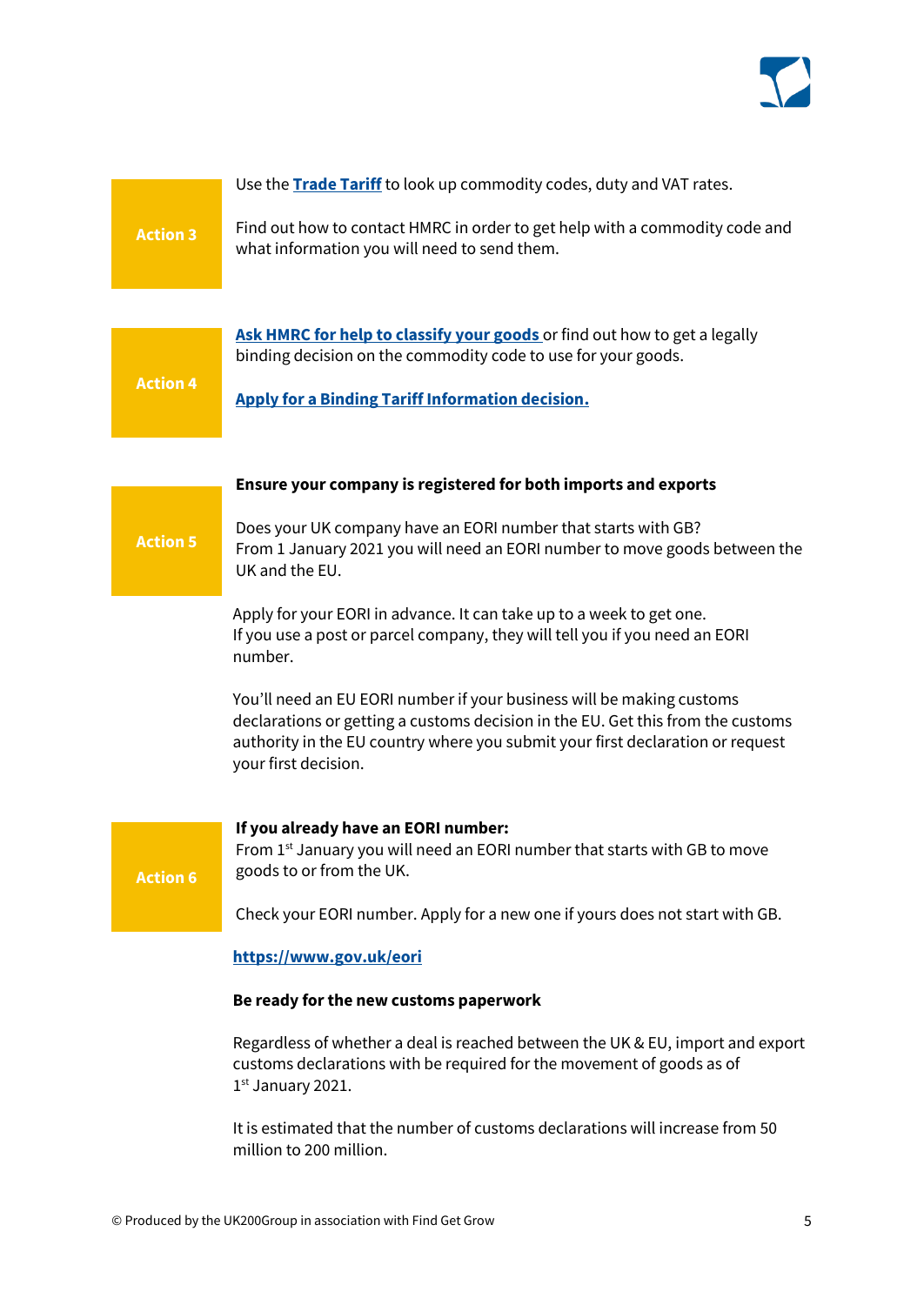

**Action 7**

Exporters are urged to speak with their customs broker or import-export agent who acts on their behalf to secure the service they need beyond the 31<sup>st</sup> December or look at setting up your business to make declarations internally.

#### **[Customs declarations for goods you bring or receive into the UK or EU](https://www.gov.uk/guidance/customs-declarations-for-goods-brought-into-the-eu)**

HMRC has made funding of £50 million available to enhance its Customs Grant Scheme. Since the 29<sup>th</sup> July 2020, organisations have been able to apply for funding to reimburse a number of costs associated with increasing their capacity and enhancing their ability to complete customs declarations, ahead of the new rules from January 2021.

Further information about the **[Customs Grant Scheme](https://www.customsintermediarygrant.co.uk/)**.

#### **Check the new UK tariff for imported goods**

From the 1st January 2021, the UK will apply a UK-specific tariff to imported goods. 

This UK Global Tariff (UKGT) will replace the EU's Common External Tariff, which applies until 31st December 2020.

> Check the tariffs that will apply to goods you import when the UK Global Tariff takes effect on the 1st January 2021: **[Check UK trade tariffs from 1 January 2021](https://www.gov.uk/check-tariffs-1-january-2021)**

As we approach the end of the Transition Period it is important that businesses involved in international trade use this time to prepare for life outside the EU, including new customs arrangements.

# <span id="page-5-0"></span>**Taxes and insurance**

Brexit will impact on a number of areas including import VAT, insurance and VAT registration in the EU.



**Action 8**

Check the detailed HMRC, ABI and UK Government guidance to see what steps you need to take.

The Chamber of Commerce has produced a very helpful guide and checklist – covering this plus many more areas - which you can download here:

**<https://www.britishchambers.org.uk/page/post-transition-brexit-checklist>**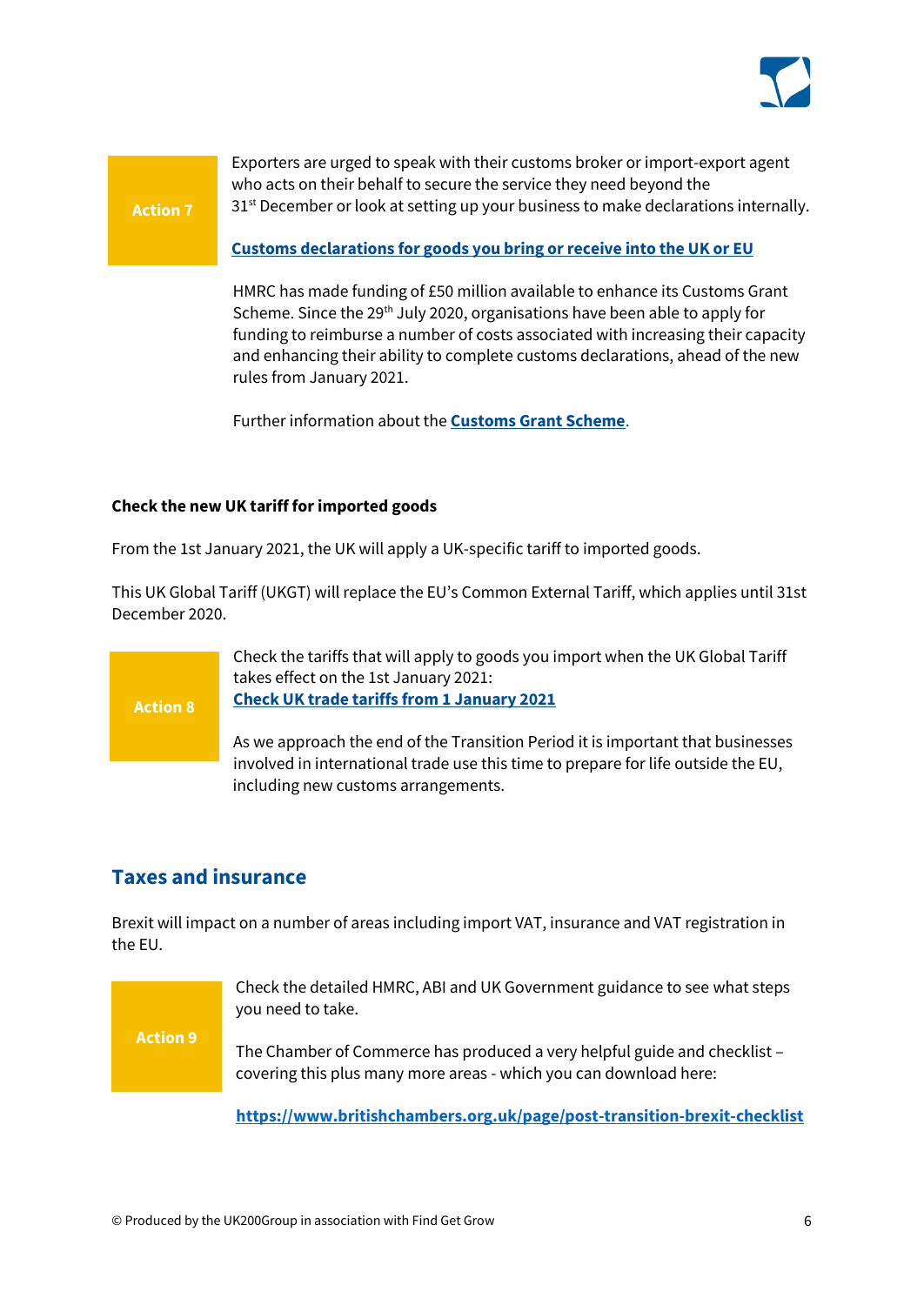

# <span id="page-6-0"></span>**Data protection and GDPR in a post Brexit world**

After the transition period ends on 31 December 2020 the EU GDPR will no longer be law in the UK. However, as the UK government intends to write the GDPR into UK law, from all practical perspectives, GDPR will continue to apply.

This means UK organisations and individuals that process or transfer the personal data of EU-27 citizens from the EU to the UK may need to take action to continue the free flow of data from the EU to the UK and guarantee the protection of EU data subjects. The action required will vary according to whether there is a deal (as set out in any withdrawal agreement) or no deal.

After the transition, the UK will be a "third country" until the EU makes an adequacy decision regarding the UK. Until then, the transfer of personal data from the EEA to the UK will only be allowed if 'appropriate safeguards' are in place. Such safeguards include Standard Contractual Clauses (SCCs). SCCs must be inserted into contracts (whether controller to controller or controller to processor) before Brexit, and their wording must follow that approved by the European Commission.

Transfers of personal data to the EU/ EEA from the UK will not be affected and transfers to and from countries outside of the EU/EEA will be subject to the same rules as now.



The Information Commissioner's Office (ICO) has published a checklist of six steps that businesses can take now to start preparing for data protection compliance in the event of no-deal.

View this checklist here:

**<https://ico.org.uk/for-organisations/data-protection-at-the-end-of-the-transition-period/>**

<span id="page-6-1"></span>The government has produced guidance on using personal data after Brexit, this is available here: **<https://www.gov.uk/guidance/using-personal-data-after-brexit>**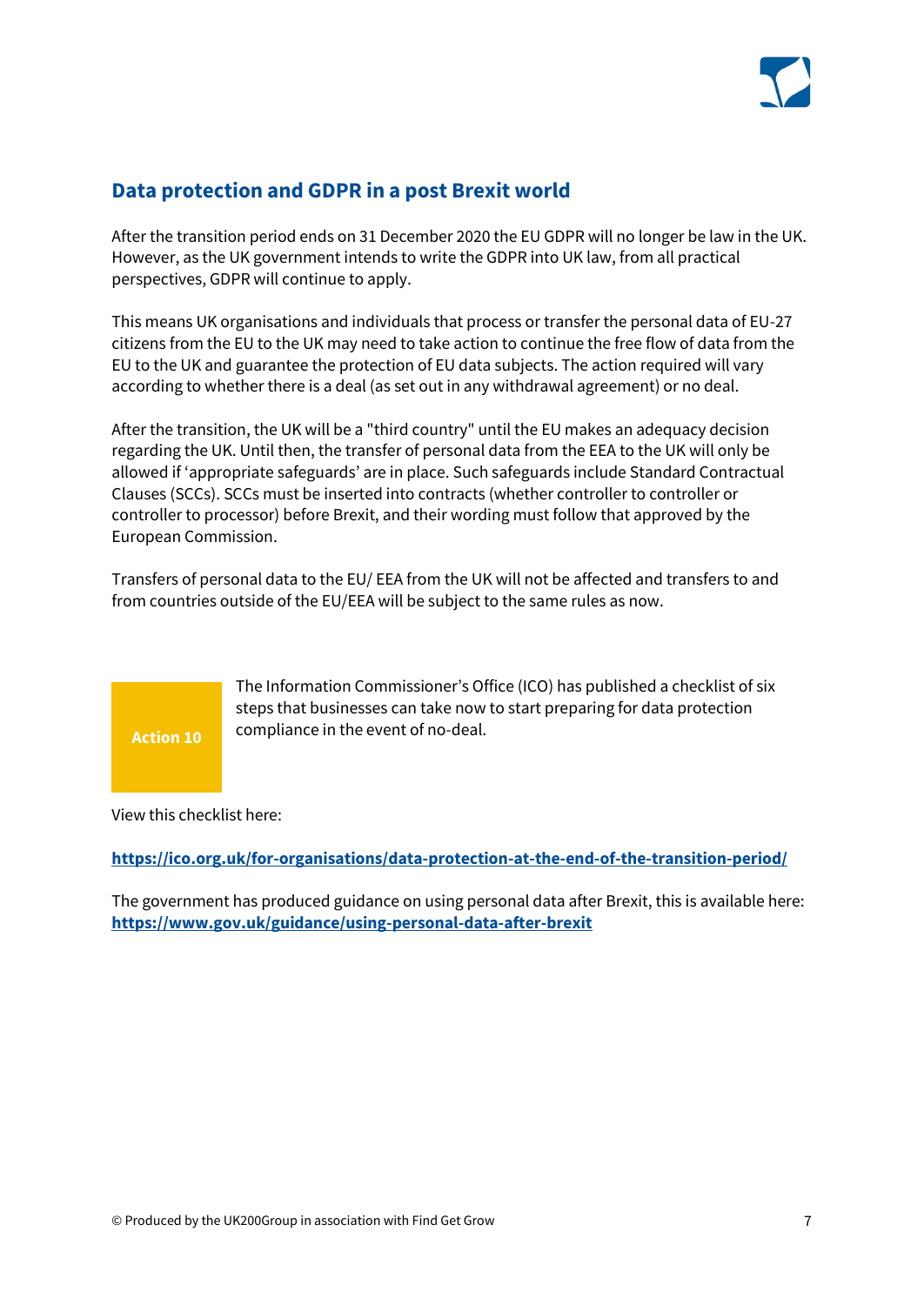

### **Brexit and IP – how can you protect your intellectual property?**

At the current time it is unclear whether trademarks registered in the EU would be applicable to the UK in the future.



If you own any intellectual property rights, check with your solicitor or IP adviser to ensure you will be protected from 1st January 2021.

# <span id="page-7-0"></span>**Contracts**

Some of the terms in existing contracts may no longer be relevant post-Brexit or may raise legal or practical questions in the future.



If your contracts - e.g. terms of business, sale of goods, employment contracts – make reference to the UK being a member state of the EU of rely on EU regulation, then they may need revising.

Contact your legal adviser and conduct a review of all your contracts and terms.

# <span id="page-7-1"></span>**Brexit impact on your workforce**

Brexit impacts on your workforce in a number of ways, including:

- From January 2021 there will be a new immigration regime
- EU/EEA/Swiss nationals who wish to live and work in the UK
- Recognition of qualifications
- Travel (visa requirements, passport rules)

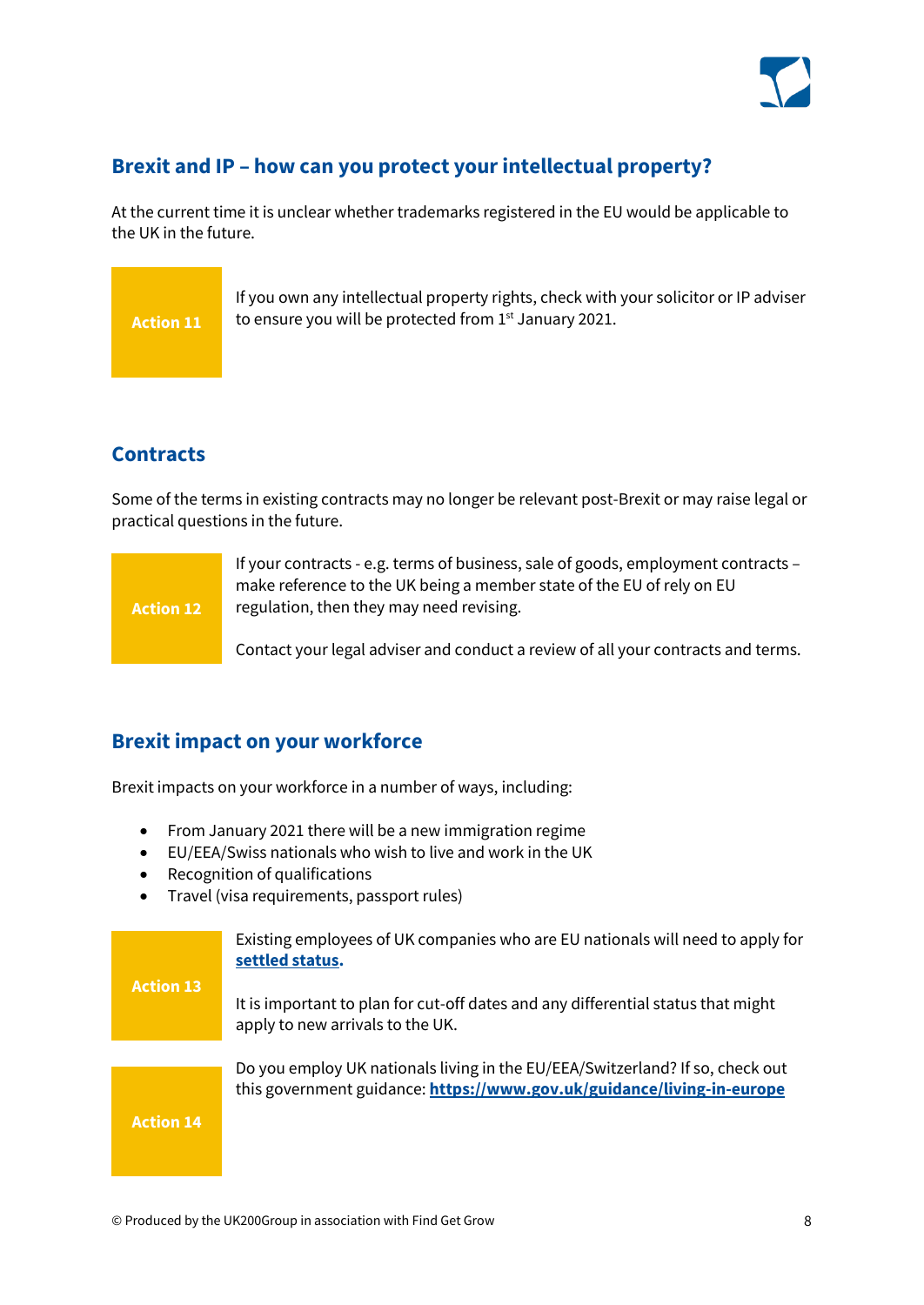

**Action 15**

Do you have staff that travel to the EU for work, if so, check out the guidance for travel and visa requirements for the EU here: **https://www.gov.uk/visiteurope-1-january-2021** 

# <span id="page-8-0"></span>**EUTransition - Roundup**

As you can see, there are a number of considerations for SMEs as we exit the EU. This guide has highlighted some of the key considerations you need to take into account.

There are many guides, tools and checklists available to help you.

#### **Prepare your business by checking the new rules that will apply from the 1st January 2021 and take action now.**

The online government tool **[Check how to get ready for new rules in 2021](https://www.gov.uk/transition-check)** will guide you through a series of questions and provide you with a list of results to support you getting ready for the new rules.

The most helpful resources we refer to you are the Government guidance and advice, in particular this handy tool that will help you produce a tailored action list for your business based on you answering a series of questions. Please click on the link in the box to the right.

The guide and checklist produced by the Chamber of Commerce is also highly recommended as it provides a number of additional links plus explanations that you will find useful. Please click on the link in the box to the right.

**[Link to online government](https://www.gov.uk/transition) tool [to receive tailored action list to](https://www.gov.uk/transition)  [help you prepare for Brexit](https://www.gov.uk/transition)**

**[Link to a helpful checklist from](https://www.britishchambers.org.uk/page/post-transition-brexit-checklist)  [the Chamber of Commerce.](https://www.gov.uk/transition)**

Brexit brings with it many changes, therefore it's important that you take the necessary actions to protect your business and ensure you can continue to trade.

Please do get in touch to receive guidance and advice that is specific to your business and your circumstances.